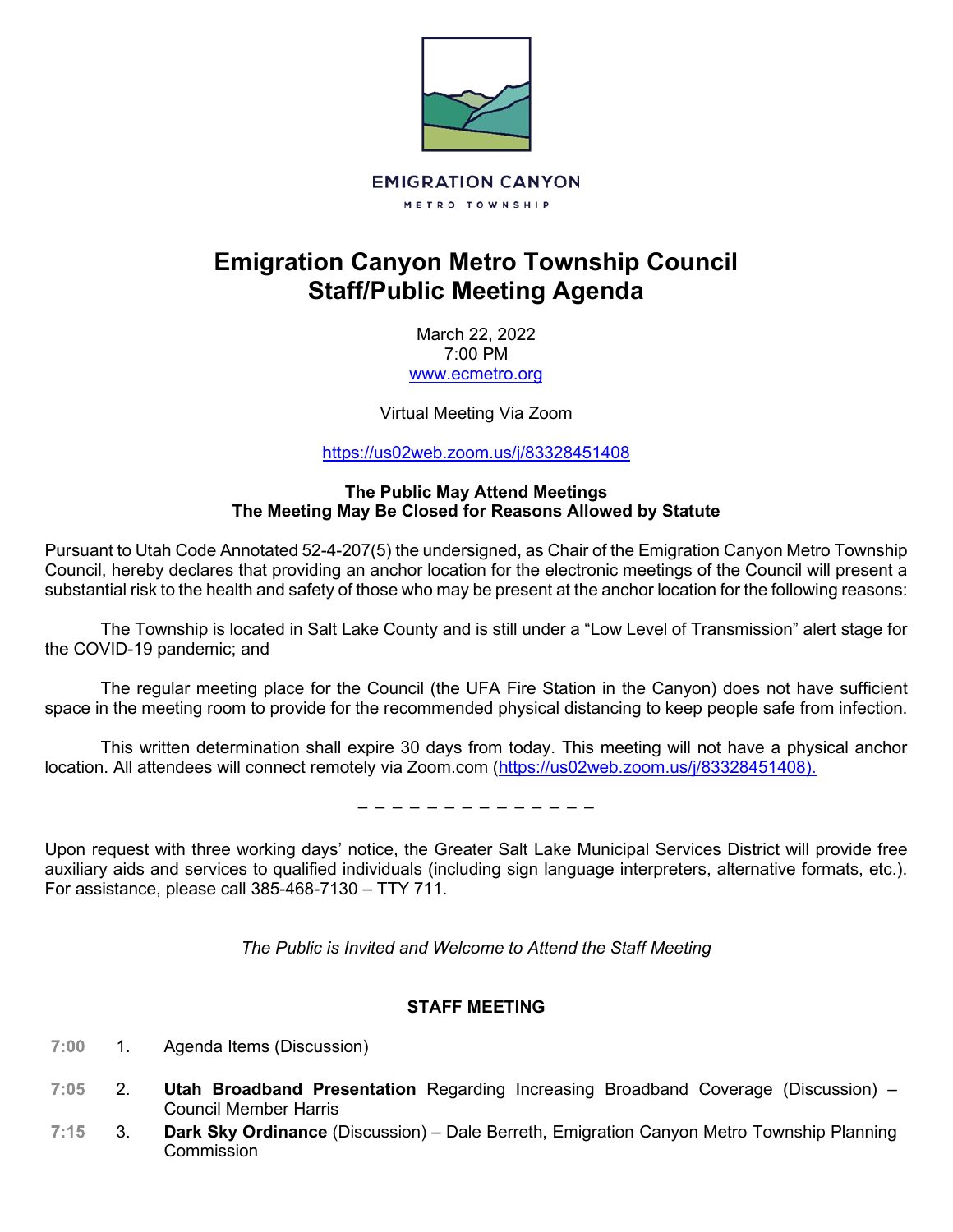- $7:25$ 4. **Community Solar** (Discussion)
- $7:35$ 5. **Open and Public Meetings Act Training** (Discussion) – Polly McLean
- $7:55$ 6. Consideration of Resuming **In-Person Meetings** (Discussion)
- $8:00$ 7. **Other Council Business** (Discussion)

## **PUBLIC MEETING**

### **8:05 1. Welcome and Determine Quorum**

 Joe Smolka, Mayor Jennifer Hawkes, Deputy Mayor David Brems, Council Member Catherine Harris, Council Member Robert Pinon, Council Member

- **2. Pledge of Allegiance**
- **3. Recognize Visiting Officials**
- **4. Public Hearing:** None

## **8:10 5. Citizen Public Input**

*(Individuals wishing to comment must access the meeting using the Zoom.com link above by the beginning of the "Citizen Comment" period. If an individual is unable to attend the meeting, they may email their comments to [nwatt@slco.org](mailto:nwatt@slco.org) to have them read into the record.)*

#### **6. Council Business**

- **8:20** 6.1 Update of the **WPA Pinecrest Restroom and Restoration** (Motion/Discussion) David Richardson, Capitol Hill Construction
- **8:30** 6.2 Proclamation Declaring April as **Child Abuse Prevention Month** (Motion/Discussion) Deputy Mayor Hawkes
- **8:35** 6.3 Discussion and Possible Motion to Consider Adoption of the **Emigration Canyon Metro Township General Plan** (Motion/Discussion) – Matt Starley, Planner, Greater Salt Lake Municipal Services District (MSD)
- **8:45** 6.4 Discussion and Possible Motion to Consider Adoption of the **Wildland-Urban Interface (WUI) Code** (Motion/Discussion) – Polly McLean
- **8:55** 6.5 Discussion and Possible Motion to Consider a Resolution Adopting an Interlocal Agreement Among Public Entities Regarding the **Community Renewable Energy Program** (Motion/Discussion)
- **9:05** 6.6 Discussion and Possible Motion on the Hiring of an Emigration Canyon Metro Township **Administrator** (Motion/Discussion) – Council Member Harris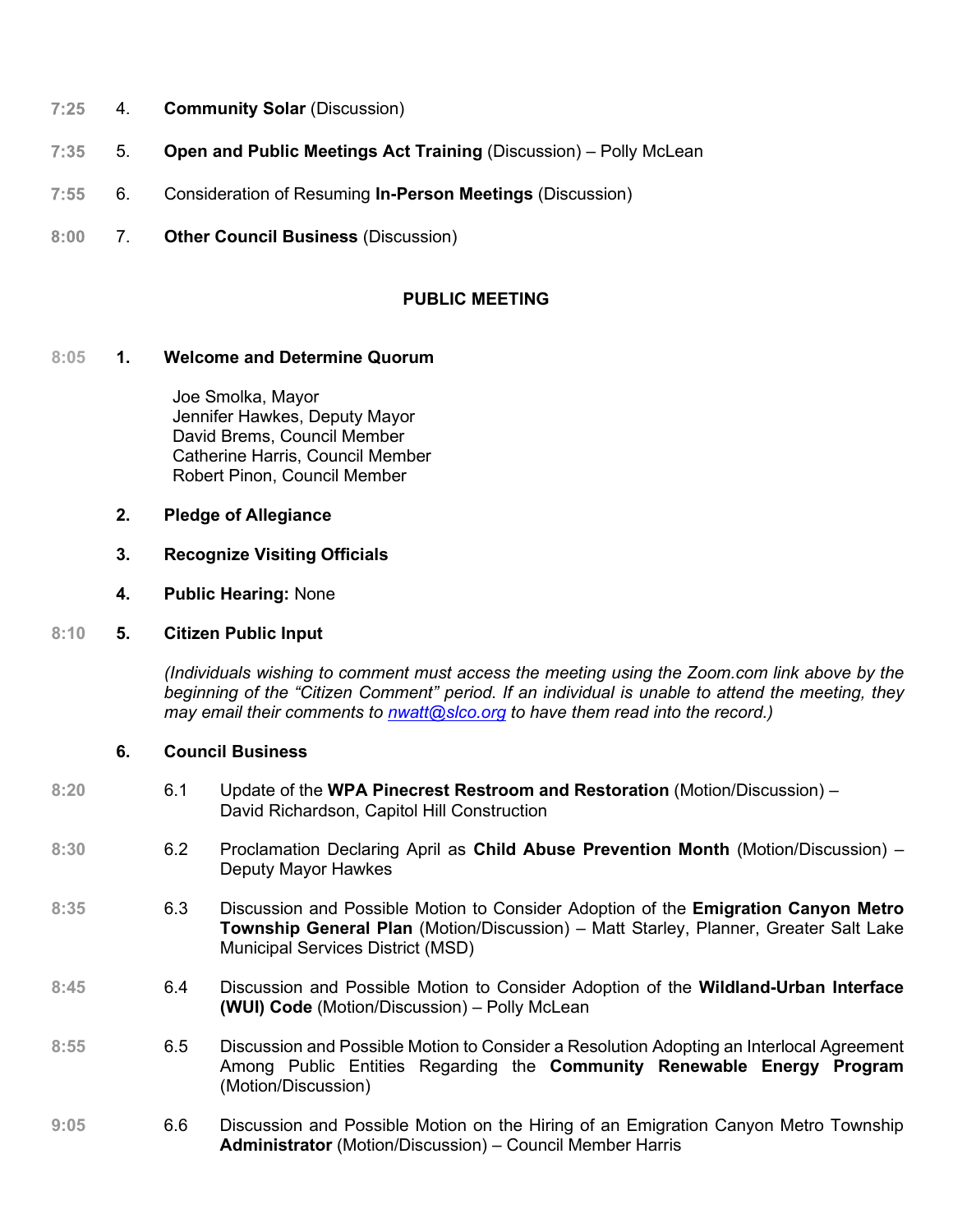| 9:10  |    | 6.7  | Watershed Preliminary Report (Motion/Discussion) - Council Member Harris                                                                                                                                                                        |
|-------|----|------|-------------------------------------------------------------------------------------------------------------------------------------------------------------------------------------------------------------------------------------------------|
| 9:20  |    | 6.8  | Legal Issues (Motion/Discussion) - Polly McLean, Legal Counsel                                                                                                                                                                                  |
|       |    |      | Update on Parking Enforcement (Motion/Discussion) – Cameron Platt<br>(a)                                                                                                                                                                        |
| 9:30  |    | 6.9  | <b>Budget Items</b>                                                                                                                                                                                                                             |
|       |    |      | Approval of Expenditures (Motion/Discussion)<br>(a)                                                                                                                                                                                             |
| 9:35  |    | 6.10 | <b>Consideration of Minutes</b>                                                                                                                                                                                                                 |
|       |    |      | February 22, 2022<br>(a)                                                                                                                                                                                                                        |
|       | 7. |      | <b>Reports from other Municipal Providers</b>                                                                                                                                                                                                   |
| 9:40  |    | 7.1  | Emigration Canyon Community Council - Bill Tobey, Chair                                                                                                                                                                                         |
| 9:45  |    | 7.2  | Unified Police Department - Office Jake Elsasser                                                                                                                                                                                                |
| 9:50  |    | 7.3  | Unified Fire Authority - Captain Michael Conn                                                                                                                                                                                                   |
| 9:55  |    | 7.4  | Salt Lake County Animal Services - Gary Bowen, Emigration Canyon Metro Township<br><b>Council Representative</b>                                                                                                                                |
|       | 8. |      | <b>Council Member Reports</b>                                                                                                                                                                                                                   |
| 10:00 |    | 8.1  | <b>Council Member Brems</b>                                                                                                                                                                                                                     |
|       |    |      | Unified Police Department (UPD) &<br>(a)<br>Salt Lake Valley Law Enforcement Service Area (SLVLESA)<br><b>Emigration Canyon Metro Township Planning Commission</b><br>(b)                                                                       |
| 10:05 |    | 8.2  | <b>Council Member Harris</b>                                                                                                                                                                                                                    |
|       |    |      | Unified Fire Authority (UFA) & Unified Fire Service Area (UFSA)<br>(a)<br><b>Watershed Plan</b><br>(b)                                                                                                                                          |
| 10:10 |    | 8.3  | <b>Council Member Pinon</b>                                                                                                                                                                                                                     |
|       |    |      | Wasatch Front Waste and Recycling District (WFWRD)<br>(a)                                                                                                                                                                                       |
| 10:15 |    | 8.4  | Deputy Mayor Hawkes                                                                                                                                                                                                                             |
|       |    |      | Website (www.ecmetro.org)<br>(a)<br>CodeRED<br>(b)<br><b>Restrooms</b><br>(c)                                                                                                                                                                   |
| 10:20 |    | 8.5  | Mayor Smolka                                                                                                                                                                                                                                    |
|       |    |      | Greater Salt Lake Municipal Services District (MSD)<br>(a)<br><b>Landfill Council</b><br>(b)<br>Wasatch Front Reginal Council (WFRC) Transportation Committee<br>(c)<br><b>Council of Governments (COG)</b><br>(d)<br>Legislative Update<br>(e) |